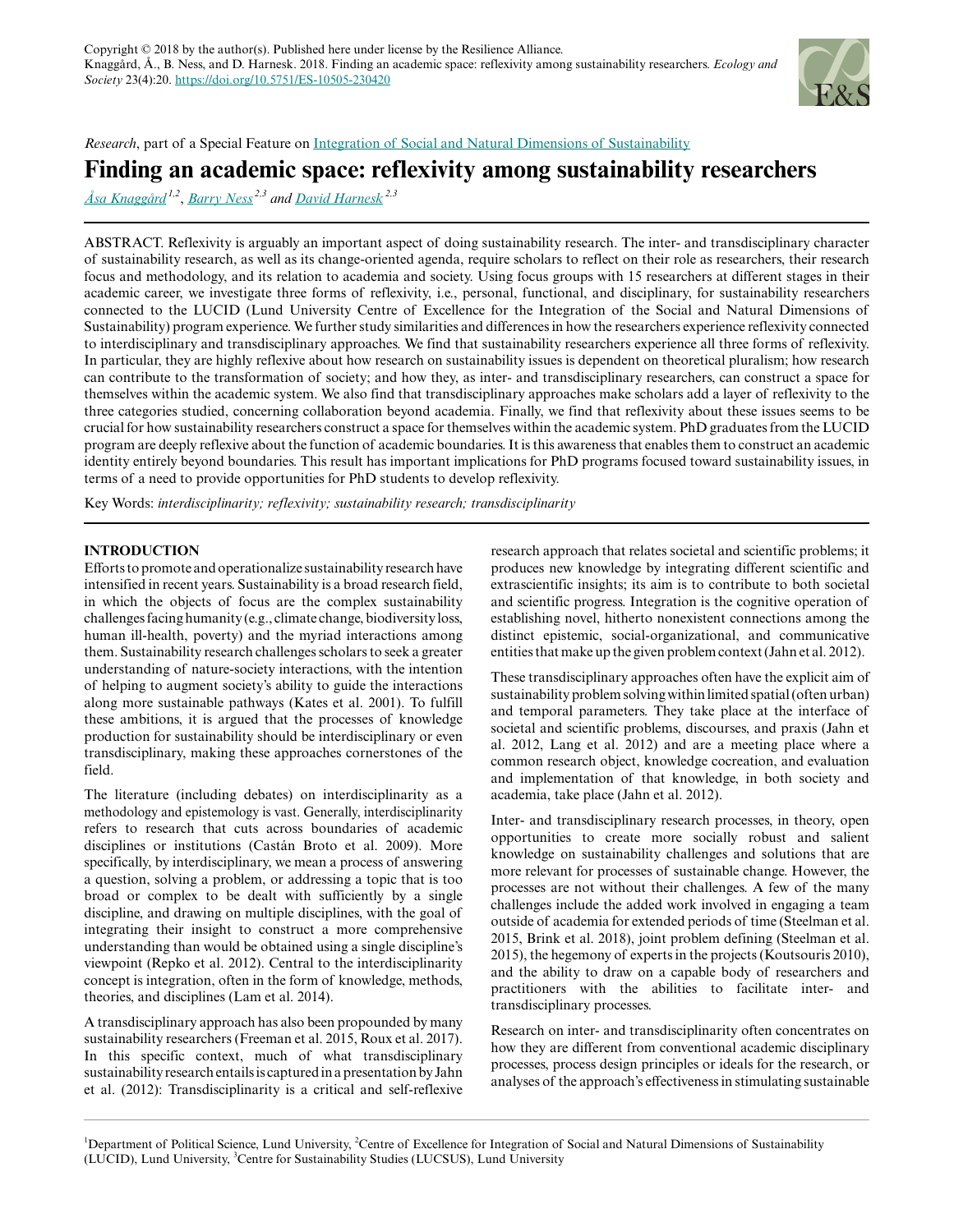social change (Lang et al. 2012, Polk 2014, Scholz and Steiner 2015, Luederitz et al. 2017). Less attention has concentrated on what these approaches mean for the personal development of individual researchers, with a few notable exceptions (e.g., Lyall and Meagher 2012, Felt et al. 2013, Darbellay 2015*a,* Enright and Facer 2017). As the studies demonstrate, it is difficult to gain a robust understanding of inter- and transdisciplinary approaches, and to further improve them, without having deeper comprehension about how scholars make sense of these processes. Studies of academic and university structures are necessary but insufficient to understand the development of sustainability research and the potential for inter- and transdisciplinary training. Here, we focus on the perceptions of sustainability researchers, rather than on the structural context in which they are situated. It is through the experiences of researchers that the effects of epistemological, institutional, and ideological perspectives connected to inter- or transdisciplinary research can be understood.

Working at the interface of academic disciplines, or at the boundaries between science and society, generates questions about oneself as a researcher. Several studies demonstrate how early career inter- and transdisciplinary researchers "negotiate an identity" (Lyall and Meagher 2012:613) or create "epistemic living spaces" (Felt et al. 2013:514). We argue, as do others (Romm 1998, Lyall and Meagher 2012, Popa et al. 2015, Enright and Facer 2017), that this adaptation necessitates processes of reflexivity whereby researchers continually reconsider their position and role in the research process. In part, we argue that this necessity comes from the concrete nature of the problems that sustainability research seeks to address. Because sustainability researchers often have to explain a complex web of causality, they must develop a capacity for deciding on what bodies of knowledge may be more suitable for addressing concrete sustainability problems and for communicating these choices. Earlier research, however, has not focused on how researchers experience and express reflexivity, with the exception of Enright and Facer (2017). Furthermore, few studies have focused exclusively on sustainability researchers, which are not only expected to work in an inter- or transdisciplinary manner, but also often have an agenda to transform society. This circumstance makes it important to study sustainability scholars, where a focus on researchers' reflexivity can generate important insights into what it means to construct a space in a discipline-nonspecific academic setting, and how that construction influences the identity of researchers immersed in such settings. Furthermore, such an understanding also has implications for how future sustainability researchers are trained.

A concentration on reflexivity implies a study of beliefs and thoughts that researchers have about themselves, their research, and their place in academia and the world. This study deepens and adds nuances to the work of prior studies by specifically focusing on: what sustainability researchers are reflexive about, how reflexivity is perceived by researchers at different academic career stages, and how the duel pressures of performing inter- and transdisciplinary research while attempting to contribute to sustainable societal change influence researchers' reflexivity. To carry out the research, we posed the following questions. (1) What are the main forms of reflexivity experienced by sustainability researchers? (2) What are the similarities and differences in the reflexivity experienced by researchers at different academic career

stages? (3) Are there differences in the reflexivity experienced by researchers using interdisciplinary vs. transdisciplinary approaches?

The analysis focuses on the experiences of one sustainability research platform: the 10-year research program LUCID (Lund University Centre of Excellence for the Integration of the Social and Natural Dimensions of Sustainability), based at Lund University, Sweden. It is an interdisciplinary environment, focused on sustainability issues, and with transdisciplinary research ambitions. LUCID includes researchers with backgrounds and affiliations in the natural sciences, social sciences, and humanities. An important part of its endeavors has been a PhD program, which makes it ideal for studying similarities and differences in reflexivity between researchers at different levels, as well as between those focused on interdisciplinarity and those focused on transdisciplinarity.

LUCID is one of several integrative and novel scientific sustainability and education programs that have been established to meet some of the challenges of inter- and transdisciplinary research processes and promote a new generation of sustainability researchers (Yarime et al. 2012). Other programs are located at Arizona State University, USA; Maastricht University, The Netherlands; Leuphana University of Lüneburg, Germany; University of Tokyo, Japan; and Lund University, Sweden, to name only a few. The programs differ in structure and focus; however, many program curricula consist of a variety of interdisciplinary activities and training in transdisciplinarity help to foster agents for sustainable change.

## **REFLEXIVITY**

Reflexivity is often viewed as "research that turns back upon and takes account of itself" (Alvesson et al. 2008:480) or "where researchers turn a critical gaze upon themselves" (Finlay 2003:3). Even if most researchers agree on this core description, there is little agreement on a more specific definition (Lynch 2000, Hendriks and Grin 2007). Some scholars choose to use the plural, reflexivities, to indicate its multiple aspects (Finlay 2003, Gough 2003). Several reflexivity typologies have been developed (e.g., Wilkinson 1988, Lynch 2000, Finlay 2003, Alvesson et al. 2008). Most typologies include some form of introspection about how the researcher's personal experiences can be used as an entry point into research or as material in a study. Another important component of reflexivity is the positionality of the researcher, for example, gender, race, and class. Disciplinary belonging can also affect the research, including choice of study object, methods, interpretation, and relation to the study subjects. An additional way to understand reflexivity is in terms of understanding a study's relation to the wider academic field or societal processes.

Some typologies highlight the collaborative aspects of reflexivity whereby research is seen as a process that is shared among several researchers or research participants (Finlay 2003, Alvesson et al. 2008). This form is often highlighted in transdisciplinary approaches. Exemplifying the collaborative components are Popa et al. (2015:47), where they highlight "a collaborative process of acknowledgement, critical deliberation and mutual learning on values, assumptions and understandings that enables the generation of 'new meanings, new heuristics, and new stakeholder identities'" (quotation within attributed to Lenoble and Maesschalck 2010).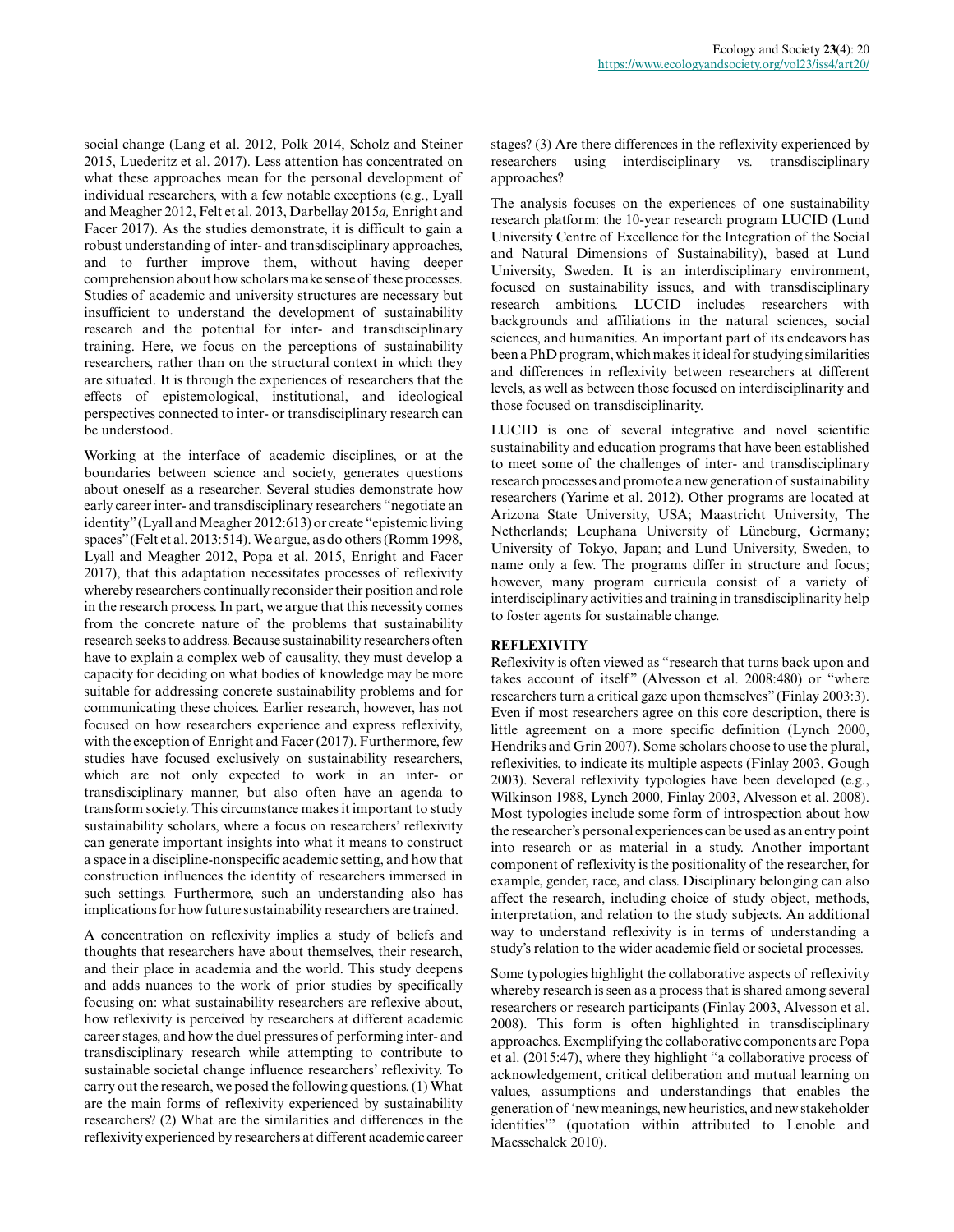To keep the typology simple yet precise, we use the one by Wilkinson (1988) because it delineates only three forms of reflexivity: personal, functional, and disciplinary. Personal reflexivity highlights a process of how personal interests, values, and life experiences influence the choice of what to study, and how research feeds back into those interests and values, creating new life experiences. Functional reflexivity concentrates on the role of researchers and how it is affected by the researchers' positionality. Furthermore, it considers how researchers approach research subjects. Finally, disciplinary reflexivity entails being reflexive about a researcher's relation to different academic paradigms, including norms within particular disciplines, and more general academic ideals. According to Wilkinson (1988), the first two categories are intertwined and difficult to separate. The typology, therefore, does not make a distinction between personal experience and positionality, as do many other typologies, but rather between the researcher as person and as researcher.

## **METHODS**

We used focus groups to study researchers' reflexivity because, through its inherent group dynamic, it is a method suitable for uncovering deeper beliefs and thoughts (Stewart et al. 2007). Benefits of focus group interviews include that they provide possibilities for clarification, follow-up questions, and probing, as well as for studying deeper levels of meaning, connections, and nuances. Group dynamics are crucial as they allow individuals to react to ideas from others in the group. This interaction can uncover issues that would not be apparent in individual interviews, and disagreements in the group can help the researcher to identify reasons for the support or rejection of particular ideas.

### **Research process**

We sent out an invitation to researchers connected to LUCID to participate in the focus groups, together with information about the project and three open-ended questions for discussion, accompanied by a short text that presented a broad understanding of reflexivity (Appendix 1). In doing so, we did not wish to delimit the discussions, but rather tap into what the researchers understood as reflexivity. At the same time, participants needed some idea of what we were interested in studying. During the sessions, we employed a hands-off approach, with intention of enabling broader discussions of reflexivity. The focus groups included ten researchers: two PhD student groups with four participants in each group, and one professor group with two participants. We aggregated the responses from the PhD groups and treated them as one group. This division was made to enable a comparison of researchers at different career stages and to ensure adequate contribution from all participants. However, there were no researchers with a recent PhD degree, so to include this group, we sent out a second invitation to individuals at this level for a later focus group interview. This resulted in an additional group with five participants (one participated via video conferencing). In total, the focus groups comprised 15 researchers. The sessions were approximately 1.5 h, recorded, and later transcribed.

The analysis was conducted in four steps. First, the discussions were coded according to category of reflexivity. Second, within each category, the coded statements were divided into themes. The themes were derived inductively from the discussions. This

enabled us to see what researchers were focusing on within each category. The themes were rather similar across the focus groups and included, for example, motivation (personal reflexivity), relation between the research and research subject (functional reflexivity), and disciplinarity or interdisciplinarity (disciplinary reflexivity). To enable stringency in the analysis, the categorization and thematization of statements were discussed within the research team. Third, we analyzed the statements to find similarities and differences between the researchers at different career stages. Finally, the statements were analyzed to discover the similarities and differences between reflexivity associated with interdisciplinary vs. transdisciplinary approaches. Beyond the comparison of different career groups, we also considered individual differences, to be able to capture, for example, the influence of the participants' affiliations. The main findings are presented by group, and we use quotations from participants throughout to emphasize the main points.

### **RESULTS**

All three categories of reflexivity (i.e., personal, functional, disciplinary) were discussed in all focus groups (Fig. 1). The number of coded statements related to reflexivity was 171 from the PhD students groups (100 from group 1, 71 from group 2), 110 from the PhD graduate group, and 53 from the professor group.

**Fig. 1.** Percentage of researcher statements concerning each type of reflexivity for three career stages.



Combined, more weight was given to functional reflexivity, in terms of number of statements and time spent discussing. It was only in the PhD graduate group that this category was less important. Instead, more focus was placed on disciplinary reflexivity. The PhD students spent more time on personal reflexivity, compared to the PhD graduates and professors.

#### **PhD student group**

The PhD students had a more diverse disciplinary background than the other groups. All but one participant were PhD students within a discipline but also with a connection to LUCID. Only one was PhD student in sustainability science. Concerning personal reflexivity, the PhD students discussed their positionality, for example, their origin and what it means for their research. They also expressed feelings connected to research.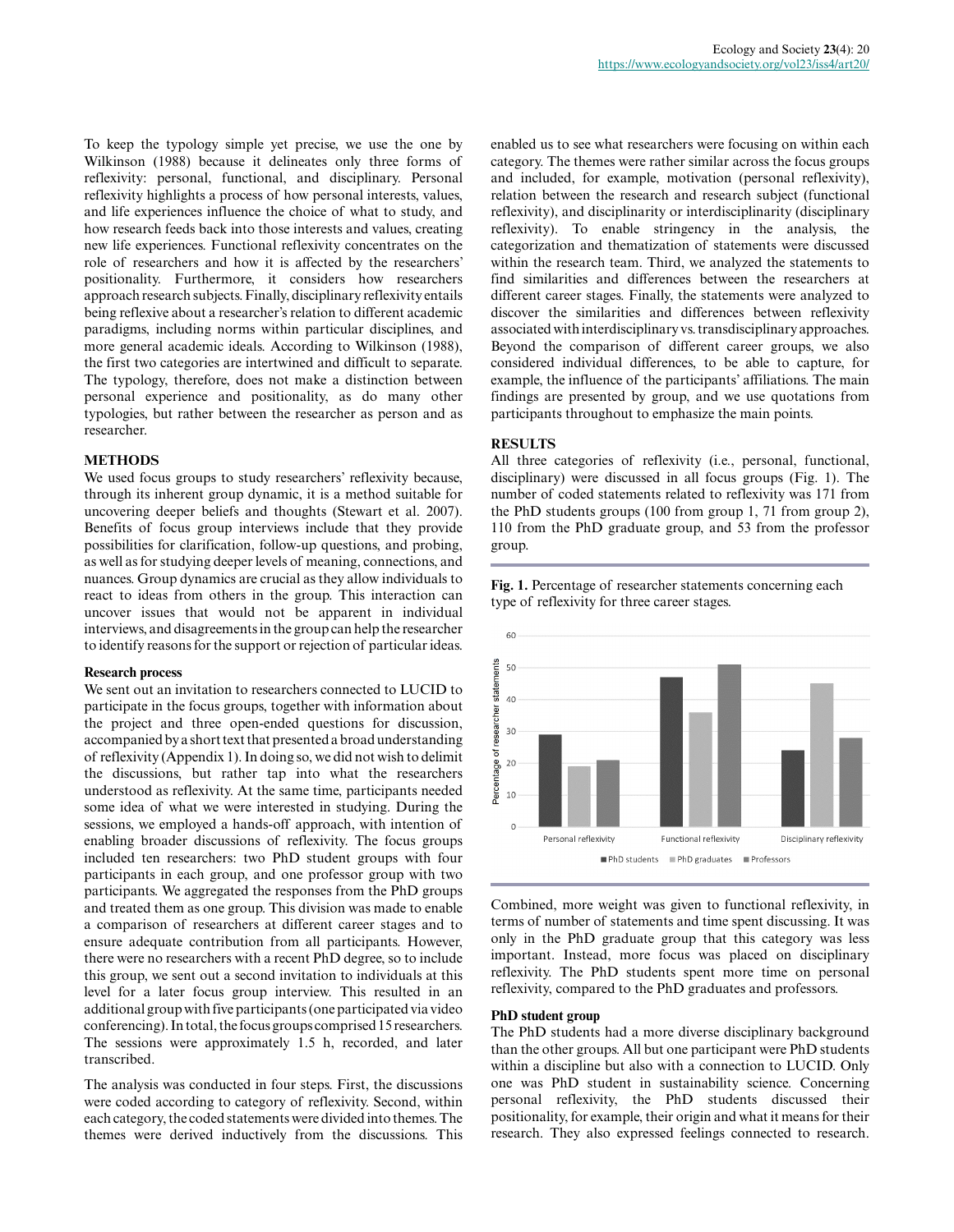Their motivation for doing sustainability research was mostly personal, for example, finding it interesting, but also emphasizing that their research contributes to societal change.

*[...] people choose such irrelevant things to study. I mean they are not irrelevant, like they can be interesting, but they are so far beside the point so it's a bit of a waste... [...] But I mean it's almost like you don't really want to look at the problem.*

They discussed functional reflexivity extensively. Participants pondered on how bringing about change was part of their role as researchers and how they could achieve it without imposing their views on others.

*I interact with kind of specific, strategically chosen organizations that I think have potential to do... something and who has the legitimacy of doing things that I don't have as an external person. Where in our interaction I can somehow contribute, not by dictating, but by having a dialogue with them. And, you know, somehow, strengthening what they do. Because I see that it is sometimes quite useful to have a kind of outsider's perspective beyond what you are doing. I feel that that could be the case for me, and I think be the case for them, so I can be that kind of agent.*

The group discussed how research can be conducted and what reflexivity is about. Some expressed an insecurity about what reflexivity entailed. They also discussed in some length how the methodological choices made affect the study, as well as what influence encountering the field has on your research.

PhD students discussed disciplinary reflexivity, but to a lesser extent than the other areas. One aspect that they discussed was how to position oneself in relation to disciplines and interdisciplinarity. Another aspect that came up was about differences between natural scientific and interdisciplinary research. Some of the PhD students also highlighted how interdisciplinary research forces the researcher to be reflexive.

### **PhD graduate group**

The participants in the PhD graduate group had very mixed disciplinary backgrounds, but all had recently received a degree in sustainability science. The discussion significantly differed from the discussions of the PhD students. Concerning personal reflexivity, they only brought up their positionality or their personal feelings to a very limited degree. Instead, they discussed their motivation for doing sustainability research as both being personally motivated and change oriented. Several of the participants highlighted that it is important to be personally motivated or grounded in the research. They showed less uncertainty about reflexivity. Several of them saw reflexivity in research as no different from reflexivity in life.

*I can't differ between my reflexivity as a researcher from... me as a person. I mean, that's the same as deciding every day if you do the right thing or how you handle situations, what kind of tone you have in a discussion... [...] I don't think it is a specific type of reflexivity that we do in research compared to being a practitioner, for instance. It's the same choices: Am I working with the right approaches here? Have we formulated the problem*

*in the right way? Is this solution really good? I mean, it is the same.*

As in the other groups, a lot of time was spent discussing functional reflexivity. They all saw reflexivity as a central aspect of being a researcher. They did not express insecurity about their research, but several of them commented on how they act as experts, or when the role of an expert was forced upon them.

*I have been in situations where basically "you are from the university, you are an assistant professor, you have a PhD, you have to know." And I'm like, ok. I can't really say that I don't know, because you know...*

\*group laughs\*

[...]

*... and then basically "here, have the last word and say something." And if you don't say something... then why are you even here. So you have to say something that is based on the best evidence that you have. [...] And yes, I think you are an expert. We are experts. We do not necessarily think of ourselves as experts... [...] And I think this is [...] because we are reflexive... [...] If you're truly reflexive and if you're truly are thinking about ourselves and our roles you would never claim that you are an expert.*

Another aspect of insecurity was how they could interact with radically different ways of understanding when encountering people in the field. The three participants that discussed this, agreed that changing the power relation between researcher and research subjects could be a way of handling it, for example, by allowing research subjects to influence the problem formulation or the general direction of the study. The other two participants were more inclined to conduct research with a more traditional power balance.

Most time in the PhD graduate group was spent on disciplinary reflexivity. The difference, in comparison to the other groups, was not only the time spent on the subject, but also what was discussed. The discussion was on a higher level of abstraction than in the PhD student group. It was less about how they maneuvered in the academic system, and more about the academic system, as such. They discussed the similarities and differences between disciplinary and interdisciplinary research, mostly similarities. However, instead of focusing on the disciplinary belonging of other researchers, they focused on the subject of their research. In addition, quite some time was devoted to discussion about how disciplinary boundaries are detrimental to good research. This perspective was particularly advocated by one participant. Compared to participants in the other groups, they were also more critical toward interdisciplinary research, sustainability science, and LUCID, seeing the limitations of these paradigms and structures. All of them discussed their research competence and its fit into the broader academic context. Several of them described themselves as generalists, bringing together different perspectives or understandings.

*I think you don't have to be an expert on different things. I think it's good enough that you know who is the expert, and you can work with them and understand the basics. And you then are the expert in kind of keeping an*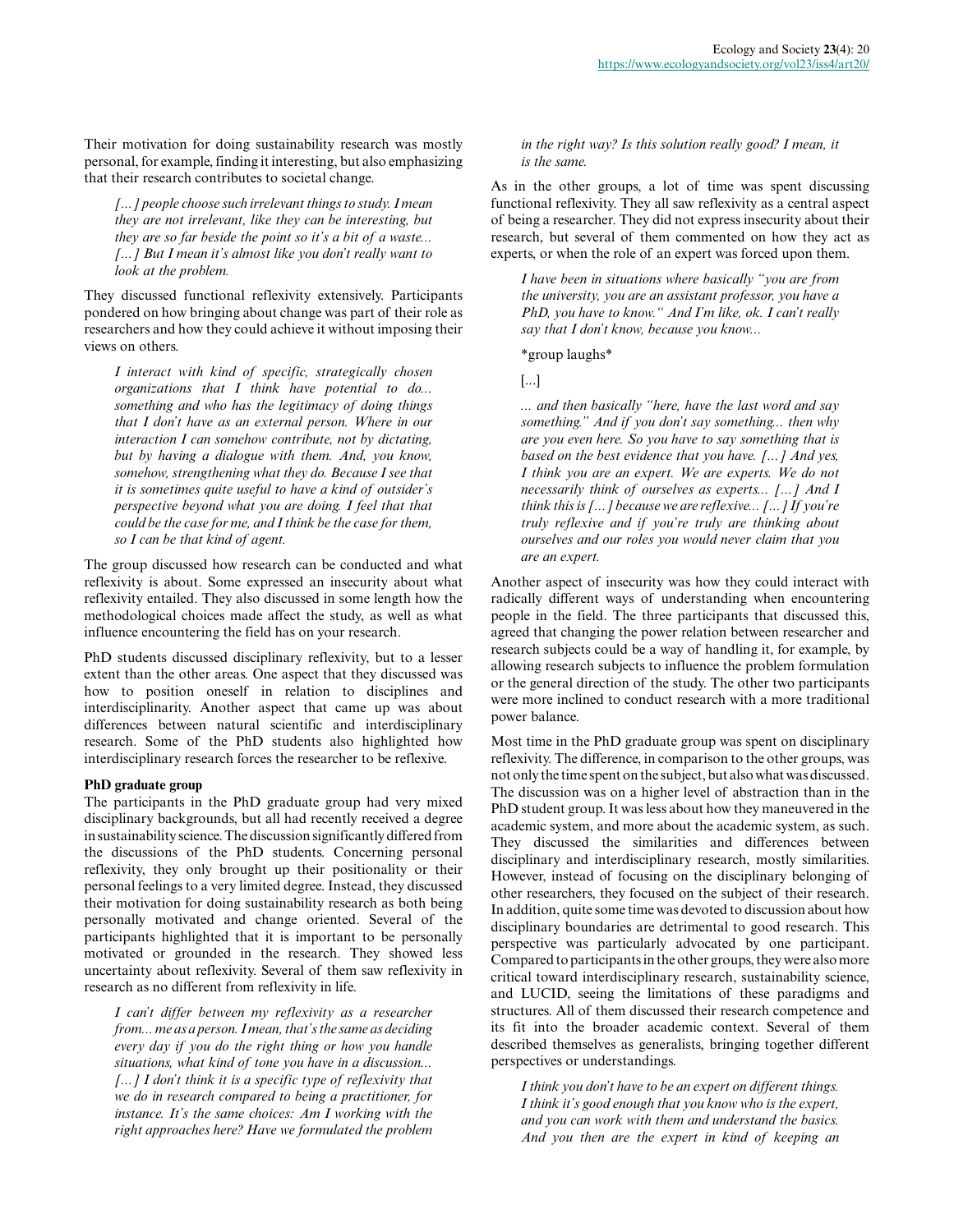*umbrella. And I think that actually is needed. I mean honestly, and you can see the changes in society and like in jobs where people are actually demanding a bit of a broader perspective.*

One of them also brought up an ability to change perspective depending on what was missing in a project team.

*I ask different questions than other people, but I also realize that the type of questions I ask depend on whom I work with. Because if there is a natural scientist then I ask the social science question. If I'm working with a social scientist, then I tend to ask the natural science question or the economics question. So, I take on different roles based on whom I'm working with, because in my mind I'm thinking about what is the dynamic that we get to be able to see things from different perspectives.*

At the same time as they see themselves transcending boundaries, they are very aware of the necessity to adapt to these boundaries to get funding, work positions, and publications.

*The experience that I am making right now with writing one grant application after the other while being unemployed and writing job applications [...] I feel you have to accommodate a lot to the funding organization. You have to accommodate, you have to adapt your language. When I applied for a job at [a department at Lund University] [...], that made me [...] change my language and adapt language that I would otherwise not like that much. [...] Whereas publications I think it's easier because then you just go to a different journal in the end...*

### **Professor group**

Consisting of two participants, the professor group resulted in comparatively fewer statements. They had very different disciplinary backgrounds with disciplinary degrees from two different fields. Both were Swedish speakers, and the discussion was held in Swedish. They focused to a relatively low extent on personal reflexivity; mostly one of the participants talked about this. Focus was placed on motivation, foremost change oriented.

In this group, most of the time was spent on functional reflexivity. Both participants talked about research projects and how these had influenced their way of thinking about research. One of the participants talked about the role of the researcher as being a mediator between theories and observations in the field, but also between different research subjects. The other participant focused more on the relation between researcher and research subjects and the difficulties of achieving transformation without imposing one's views on others. Both participants discussed how the power relation between researcher and research subject can be changed.

One of the participants in this group concentrated on disciplinary reflexivity to quite an extent. This participant defined his/her identity as an interdisciplinary researcher in relation to natural science and his/her former disciplinary home. This researcher saw reflexivity as crucial for interdisciplinary research but not present in disciplinary natural science. Both participants discussed the necessity of theoretical pluralism for interdisciplinary research.

#### **DISCUSSION**

The results support the general insight by Cuevas-Garcia (2015:86) that "claiming an interdisciplinary self and identity is not a straightforward task." The researchers have a high awareness of the need for reflexive processes in sustainability research, including the three types of reflexivity studied here. The focus group discussions also revealed more targeted insights into how they develop their reflexivity and how it relates to inter- and transdisciplinary sustainability research, as well as how these insights can be harnessed to improve education in this field.

### **Reflexivity in inter- and transdisciplinary sustainability research**

The researchers in all groups expressed reflexivity that is connected either to the character of sustainability research or to its inter- and transdisciplinary aspects. First, the researchers viewed the use of several different theoretical perspectives as imperative to understanding the complexity of the problems studied. Second, the researchers were deeply reflexive about how their research connected to society and actors outside of academia. Finally, all researchers focused to a relatively high extent on disciplinary reflexivity.

Researchers in all groups discussed the importance, even the necessity, of using several theoretical perspectives to understand better the complex nature of the problems they study. This broadening of perspectives could be done either by building interdisciplinary teams or by an individual researcher being open to multiple theoretical perspectives. The researchers took the studied problem as point of departure for what perspectives and tools to use. Romm (1998) argues that the major difference between multidisciplinary and interdisciplinary perspectives is interdisciplinary researchers' willingness to reexamine their initial positions and shift perspectives. This viewpoint is apparent in our study. Theoretical pluralism as such also deepens the researchers' reflexivity because they become aware of the limits to the understanding of complex problems. This perspective led several to comment on the need to be humble as researcher.

Almost all researchers discussed their motives for doing research as oriented toward society. For many, the wish to change the world in a more sustainable direction was the main driver of the research they performed. They also highlighted the wish for societal change in their role as researcher and in the relation to research subjects, for example, by focusing on the role of research subjects to change unsustainable practices. In a study of 24 early career researchers, Enright and Facer (2017) showed that most of the researchers wanted to affect society, whereas only a small number saw their research as a tool to do so. In our study, most participants expressed a general wish to change society, and many of them actually adapted their research strategies to enable that. This difference between the PhD students in Enright and Facer's (2017) study, participating in a broad PhD program, and our researchers with their focus on sustainability issues, could be traced to the transformative agenda of sustainability research. The orientation toward society was foremost expressed as personal or functional reflexivity.

All researchers discussed disciplinary reflexivity. According to Wilkinson (1988), disciplinary reflexivity is a deep form of reflexivity, and therefore, more unusual. It is not surprising, however, that inter- and transdisciplinary researchers display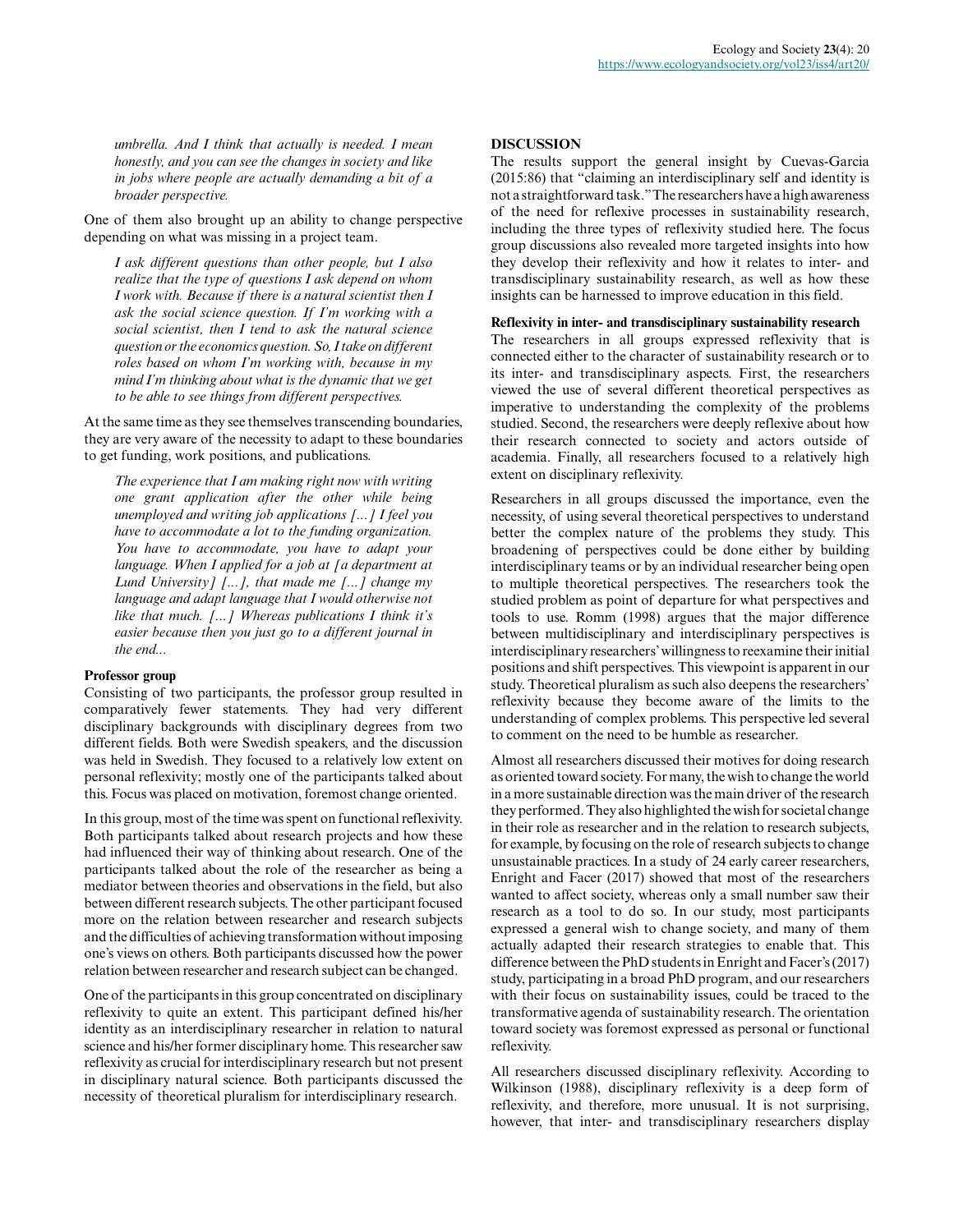reflexivity about their place in the academic system and how they relate to different disciplinary and interdisciplinary norms. This reflexivity can be connected to the need to find "epistemic living spaces" (Felt et al. 2013:514) in between or beyond disciplines. Research has shown that almost all strategies that inter- and transdisciplinary researchers use include relating themselves to existing disciplines (Darbellay 2015*b,* Enright and Facer 2017), at least in terms of publishing and getting funding (Lau and Pasquini 2008). However, our study shows that researchers can understand these issues very differently.

Our results show that the sustainability researchers in our study are reflexive about aspects that are connected to the double duties of doing inter- and transdisciplinarity research and transforming society. The importance they place on including several theoretical perspectives in their studies is connected to interdisciplinary research, but even more to the complexity of sustainability problems. The importance of reflexivity connected to the orientation toward society can be directly connected to the transformational aspirations of sustainability research. Finally, the focus on disciplinary reflexivity is more dependent on the interdisciplinary character of their research.

## **How sustainability researchers construct an academic space for themselves**

The results show that what scholars are reflexive about differs depending on the career stage of the researcher. The differences reflect aspects likely present in the development of most research identities, but also aspects that are connected to the area of sustainability research. The more general aspects of change include PhD students being more uncertain about their identity and their role as researchers, whereas PhD graduates and professors are more certain of their academic identity. For the PhD graduates, new areas of uncertainty were how to relate to the expert role and to the need to get funding and positions.

The major difference between researchers at the three career stages was how the researchers expressed disciplinary reflexivity. The discussion in the PhD graduate group stood out from the other discussions. The PhD graduates discussed how their competencies as sustainability researchers were based on them being generalists, with an ability to bring together research teams, enable discussion over disciplinary boundaries, and see what perspectives were missing in a project. They also situated their competencies in the wider university system and academic research at large. These qualities are connected to a deeper understanding of epistemological issues, but also of how boundaries work in the academic system. The PhD graduates had developed a deep understanding of what boundaries implied for them as well as for the academic system. They discussed disciplinary boundaries as a problem in terms of getting funding, but also as a general problem for the university system. In particular, one researcher focused on the limiting effects these boundaries have for research and advocated that they be discarded. Several of the others could see some benefits with the boundaries or could at least accept them. Further, they criticized sustainability research for being limiting and not fulfilling its interdisciplinary and reflexive potential.

For the researchers in the PhD graduates group, disciplinary boundaries seem to be unimportant for how they understand themselves as researchers. Even if they are very sensitive to what effect boundaries have, they have constructed their academic identity and academic space as beyond disciplinary boundaries. However, they relate themselves to the new field of sustainability science not uncritically. They focus not on disciplinary belongings of researchers, but on their thematic focus and if it fits with their own focus. As such, they can be categorized as "a thematic profile type," according to Darbellay (2015*b:*204). They let their focus decide what direction they take as researchers, without consideration of disciplines. This difference compared to the professor group is stark. One of the two professors can, with Darbellay's vocabulary (2015*b:*205), be categorized as a "migrant" researcher, who has a disciplinary background but has become increasingly interdisciplinary. The other professor discussed disciplinary reflexivity only to a limited extent and is therefore difficult to categorize. The "migrant" professor clearly understood interdisciplinarity in relation to disciplinary research and norms (see also Castán Broto et al. 2009). The PhD students in our study also positioned themselves in relation to disciplines. There was no difference between the PhD student in sustainability science and the disciplinary PhD students in how they discussed positioning themselves in relation to disciplines. Even while recognizing that disciplines are important reference points for them, they understood themselves as beyond disciplines.

Interviewer: *What about the larger research traditions? We have one [participant] from human ecology, physical geography, sociology, and sustainability science. What is reflexiv[ity] about as being a researcher within these different research traditions?*

Participant 1: *I'm not a sociologist.* \*group laughs\* Participant 2: *And I'm not a geographer.* Participant 3: *And I'm not a human ecologist.* \*group laughs\* Participant 2: *I guess that says it all.* Participant 4: *Yeah, it's a new generation.*

They further emphasized the positive aspects of interdisciplinary environments and projects, especially the importance that it played for them in being reflexive.

Our study demonstrates that the PhD graduates, who have been trained as inter- or transdisciplinary sustainability researchers, have developed a reflexive capacity that enables them to evaluate constantly how academic boundaries affect their possibilities to do sustainability research, but without letting those boundaries define who they are as researchers. The awareness of boundaries seems to enable them to go beyond them. Other studies often make a distinction between researchers that relate to boundaries and those that are beyond them (e.g., Darbellay 2015*b,* Enright and Facer 2017). Our study indicates that the ability to be reflexive over the interrelation between boundaries and boundlessness is what defines them, demonstrating that these scholars have formed a new generation with the capacity not just to create an academic space for themselves, but the understanding and enthusiasm to change academic structures from within.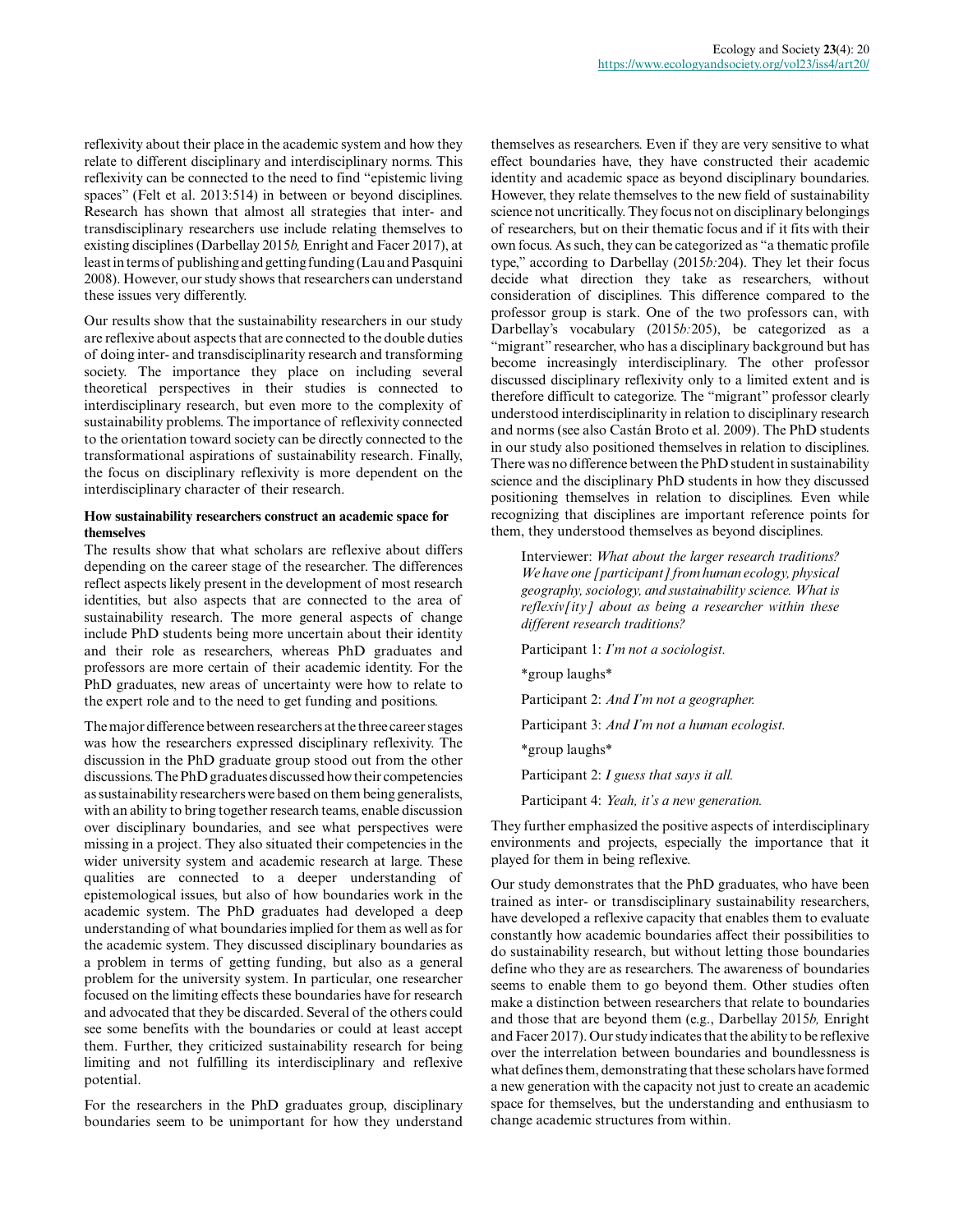As all the PhD graduates in our study held a PhD in sustainability science, it is impossible to draw conclusions about how the double affiliation of many of the PhD students will affect their reflexivity as they proceed in their academic careers. One possibility is that the double affiliation will make them even more sensitive to academic boundaries and increase their ability to navigate them. However, more studies are needed on this issue, especially comparing how sustainability researchers that are trained in different types of academic contexts develop reflexivity, and how that reflexivity enables them to construct an academic space for themselves.

## **Differences between inter- and transdisciplinary reflexivity**

Our study shows that transdisciplinary reflexivity is not a separate form of reflexivity, as the collaborative category of reflexivity suggested by some (e.g., Alvesson et al. 2008) can indicate. Instead, we must understand transdisciplinary reflexivity as an additional layer in personal, functional, and disciplinary reflexivity. Three of the PhD students and one of the PhD graduates consistently discussed research in a different way than the others did, expressing aspects of transdisciplinarity in relation to all three reflexivity types. This perspective included a wish to do research that people think is important.

### *I don't want to make up a problem, but rather to talk to the people: What are you dealing with? What could I contribute with?*

Thus, they went beyond the other researchers' wish to change society to letting nonacademics define what the problems are. To realize this outcome, these researchers changed the way they worked to enable more active participation of people in their research projects, including participation in problem definition and giving feedback on interpretations. In this sense, they understood research as a tool for transforming society.

None of the PhD students discussed transdisciplinary aspects in terms of disciplinary reflexivity. The PhD graduate that did so did it on a rather high level of abstraction, questioning boundaries between academic and lay knowledge. We find the fact that none of them discussed transdisciplinarity in relation to the established norms of doing research surprising. They did not feel the need, within the focus groups, to defend transdisciplinary research strategies or relate them to more traditional research forms. This indicates that among the sustainability researchers, transdisciplinarity is an accepted way of working, although not all participants in our study adopted it.

The difference between inter- and transdisciplinary reflexivity among the researchers can be seen as an additional layer of reflexivity concerning collaborative aspects. Among the interdisciplinary oriented researchers, many highlighted the importance of collaboration with other academics. However, the more transdisciplinary oriented ones focus on collaboration beyond academia. Even if most of the researchers in our study want to change society, they do not use extra-academic collaboration in research as a tool for doing so.

#### **Implications for sustainability education**

It is not self-evident what implications the above insights should generate for sustainability education and research. One conclusion is that the education of sustainability PhD students should focus on developing their reflexive capacity because it is

an important competence for doing research beyond borders. However, it is unclear how this development should be done. Several studies propose to introduce the students to workshop activities or other forms of encounters where they can engage with a diverse range of academics (Lyall and Meagher 2012, Bridle et al. 2013). This process would create circumstances where they are "pushed out of their comfort zone," as one of the PhD students put it. However, if a PhD student is connected to an inter- or transdisciplinary environment, these encounters will happen without deliberately including them in the PhD program, not least through the interaction with fellow PhD students, both inside and outside of academia. If the environment does not offer the opportunity to meet researchers with a wide variety of perspectives and using different theories and methods, creating such encounters in the PhD program will generate circumstances were PhD students can develop their reflexivity. Such encounters also create networks, which can be used for building research teams later in their careers. Thus, it is important to consider the affiliation that PhD students have and what possible effects it has on their reflexivity. However, to teach or tutor PhD students to become more reflexive can prove difficult, as the PhD graduates concluded in a discussion about whether disagreements over ontology and epistemology could create reflexivity or if a reflexive capacity is a prerequisite to make such disagreements meaningful.

Participant 1: *If I go back to who I was, I don't know if I could have a meaningful discussion about it because I didn't know much about it...*

\*Several particpants agree\*

Participant 1: *... so now we could have a more meaningful discussion, because we know... we have our experience and we've been working on this for a while. But back then... It's like the chicken and the egg...*

Reflexivity is not something that can be taught; a reflexive capacity has to build on experiences. Supervisors and program organizers can create a variety of opportunities in which reflexivity can be developed, yet cannot guide PhD students directly to a reflexive capacity.

## **CONCLUSION**

The aim of this research was to study three forms of reflexivity among sustainability researchers. Our study of 15 scholars at different stages in their academic careers, connected to the research platform LUCID, indicates that these sustainability researchers' reflexivity is highly connected to the inter- and transdisciplinary character of sustainability research, as well as to its transformational agenda. Their way of managing the complexity of sustainability issues is to adopt theoretical pluralism, which also strengthens their reflexivity. Further, they have a society-oriented approach, making them acutely aware of connections between research and society. They also consider how they and their research fits into the wider academic system. Furthermore, our study points to the effect of inter- and transdisciplinary PhD training for reflexivity development. The PhD graduates, who all held degrees in sustainability science, are highly aware of academic boundaries, yet do not define themselves as researchers in relation to them. Their understanding of the interplay between boundaries and boundlessness seem to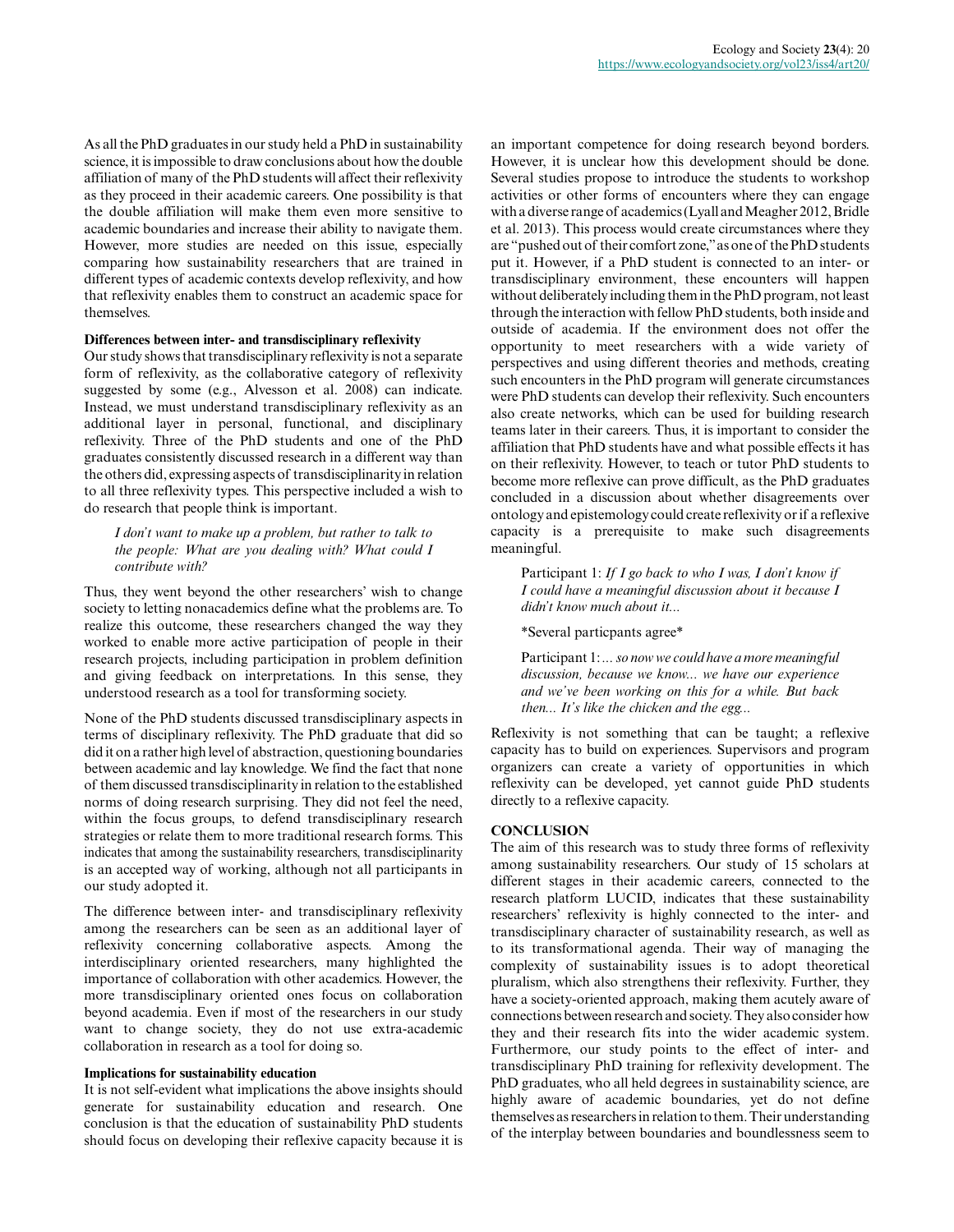be defining them as researchers. This was not the case among either the PhD students, who had not yet developed such a sensitivity, or the professors, who had received disciplinary training. There are differences in terms of reflexivity between inter- and transdisciplinarity oriented scholars in our study, but not in terms of category of reflexivity. Rather, the difference can be seen as an additional layer of reflexivity in all categories, focused on extra-academic collaboration. The implications of this viewpoint for the education of sustainability researchers are not quite clear, and more research is needed on how different research environments affect the development of PhD students' reflexivity and how researchers subsequently create an academic space for themselves within or beyond academic boundaries. What can be emphasized from our study is that PhD students need to meet diverse perspectives and that PhD programs need to encourage and enable this process.

*Responses to this article can be read online at:* [http://www.ecologyandsociety.org/issues/responses.](http://www.ecologyandsociety.org/issues/responses.php/10505) [php/10505](http://www.ecologyandsociety.org/issues/responses.php/10505)

## **Acknowledgments:**

*We thank the Lund University Centre of Excellence for the Integration of the Social and Natural Dimensions of Sustainability (LUCID) for supporting this research. Furthermore, we thank Stephen Woroniecki for contributions to the early project work that led to this paper, and the anonymous reviewers who have helped us to improve the subsequent versions of this paper.*

## **LITERATURE CITED**

Alvesson, M., C. Hardy, and B. Harley. 2008. Reflecting on reflexivity: Reflexive textual practices in organization and management theory. *Journal of Management Studies* 45 (3):480-501.<http://dx.doi.org/10.1111/j.1467-6486.2007.00765.x>

Bridle, H., A. Vrieling, M. Cardillo, Y. Araya, and L. Hinojosa. 2013. Preparing for an interdisciplinary future: a perspective from early-career researchers. *Futures* 53:22-32. [http://dx.doi.](http://dx.doi.org/10.1016/j.futures.2013.09.003) [org/10.1016/j.futures.2013.09.003](http://dx.doi.org/10.1016/j.futures.2013.09.003) 

Brink, E., C. Wamsler, M. Adolfsson, M. Axelsson, T. Beery, H. Björn, T. Bramryd, N. Ekelund, T. Jephson, W. Narvelo, B. Ness, K. I. Jönsson, T. Palo, M. Sjeldrup, S. Stålhammar, and G. Thiere. 2018. On the road to 'research municipalities': analysing transdisciplinarity in municipal ecosystem services and adaptation planning. *Sustainability Science* 13(3):765-784. doi:10.1007/s11625-017-0499-0 [http://dx.doi.org/10.1007/](http://dx.doi.org/10.1007/s11625-017-0499-0) s11625-017-0499-0

Castán Broto, V., M. Gislason, and M.-H. Ehlers. 2009. Practising interdisciplinarity in the interplay between disciplines: experiences of established researchers. *Environmental Science and Policy* 12(7):922-933. <http://dx.doi.org/10.1016/j.envsci.2009.04.005>

Cuevas-Garcia, C. A. 2015. 'I have never cared for particular disciplines' – negotiating an interdisciplinary self in biographical narrative. *Contemporary Social Science* 10(1):86-98. [http://dx.doi.](http://dx.doi.org/10.1080/21582041.2014.974664) [org/10.1080/21582041.2014.974664](http://dx.doi.org/10.1080/21582041.2014.974664)

Darbellay, F. 2015*a.* Rethinking inter- and transdisciplinarity: undisciplined knowledge and the emergence of a new thought style. *Futures* 65:163-174.<https://doi.org/10.1016/j.futures.2014.10.009>

Darbellay, F. 2015*b.* The gift of interdisciplinarity: towards an ability to think across disciplines. *International Journal for Talent Development and Creativity* 3(2):201-211.

Enright, B., and K. Facer. 2017. Developing reflexive identities through collaborative, interdisciplinary and precarious work: the experience of early career researchers. *Globalisation, Societies and Education* 15(5):621-634. [http://dx.doi.org/10.1080/14767724.20](http://dx.doi.org/10.1080/14767724.2016.1199319) [16.1199319](http://dx.doi.org/10.1080/14767724.2016.1199319) 

Felt, U., J. Igelsböck, A. Schikowitz, and T. Völker. 2013. Growing into what? The (un-)disciplined socialisation of early stage researchers in transdisciplinary research. *Higher Education* 65 (4):511-524. <http://dx.doi.org/10.1007/s10734-012-9560-1>

Finlay, L. 2003. The reflexive journey: mapping multiple routes. Pages 3-20 *in* L. Finlay and B. Gough, editors. *Reflexivity: a practical guide for researchers in health and social sciences.* Blackwell, Oxford, UK. [http://dx.doi.org/10.1002/9780470776094.](http://dx.doi.org/10.1002/9780470776094.ch1) [ch1](http://dx.doi.org/10.1002/9780470776094.ch1)

Freeman, O. E., L. A. Duguma, and P. A. Minang. 2015. Operationalizing the integrated landscape approach in practice. *Ecology and Society* 20(1):24. [http://dx.doi.org/10.5751/](http://dx.doi.org/10.5751/ES-07175-200124) [ES-07175-200124](http://dx.doi.org/10.5751/ES-07175-200124)

Gough, B. 2003. Deconstructing reflexivity. Pages 21-35 *in* L. Finlay and B. Gough, editors. *Reflexivity: a practical guide for researchers in health and social sciences.* Blackwell, Oxford, UK. <https://doi.org/10.1002/9780470776094.ch2>

Hendriks, C. M., and J. Grin. 2007. Contextualizing reflexive governance: the politics of Dutch transitions to sustainability. *Journal of Environmental Policy and Planning* 9(3-4):333-350. <http://dx.doi.org/10.1080/15239080701622790>

Jahn, T., M. Bergmann, and F. Keil. 2012. Transdisciplinarity: between mainstreaming and marginalization. *Ecological Economics* 79:1-10.<http://dx.doi.org/10.1016/j.ecolecon.2012.04.017>

Kates, R. W., W. C. Clark, R. Corell, J. M. Hall, C. C. Jaeger, I. Lowe, J. J. McCarthy, H. J. Schellnhuber, B. Bolin, N. M. Dickson, S. Faucheux, G. C. Gallopin, A. Grübler, B. Huntley, J. Jäger, N. S. Jodha, R. E. Kasperson, A. Mabogunje, P. Matson, H. Mooney, B. Moore III, T. O'Riordan, and U. Svedin. 2001. Sustainability science. *Science* 292(5517), 641-642. [http://dx.doi.org/10.1126/](http://dx.doi.org/10.1126/science.1059386) [science.1059386](http://dx.doi.org/10.1126/science.1059386)

Koutsouris, A. 2010. Transdisciplinarity and participatory development: a critical realist approach. *International Journal of Interdisciplinary Social Sciences: Annual Review* 5(4):253-264. <https://doi.org/10.18848/1833-1882/CGP/v05i04/51689>

Lam, J. C. K., R. M. Walker, and P. Hills. 2014. Interdisciplinarity in sustainability studies: a review. *Sustainable Development* 22 (3):158-176. <http://dx.doi.org/10.1002/sd.533>

Lang, D. J., A. Wiek, M. Bergmann, M. Stauffacher, P. Martens, P. Moll, M. Swilling, and C. J. Thomas. 2012. Transdisciplinary research in sustainability science: practice, principles, and challenges. *Sustainability Science* 7(S1):25-43. [http://dx.doi.](http://dx.doi.org/10.1007/s11625-011-0149-x) [org/10.1007/s11625-011-0149-x](http://dx.doi.org/10.1007/s11625-011-0149-x)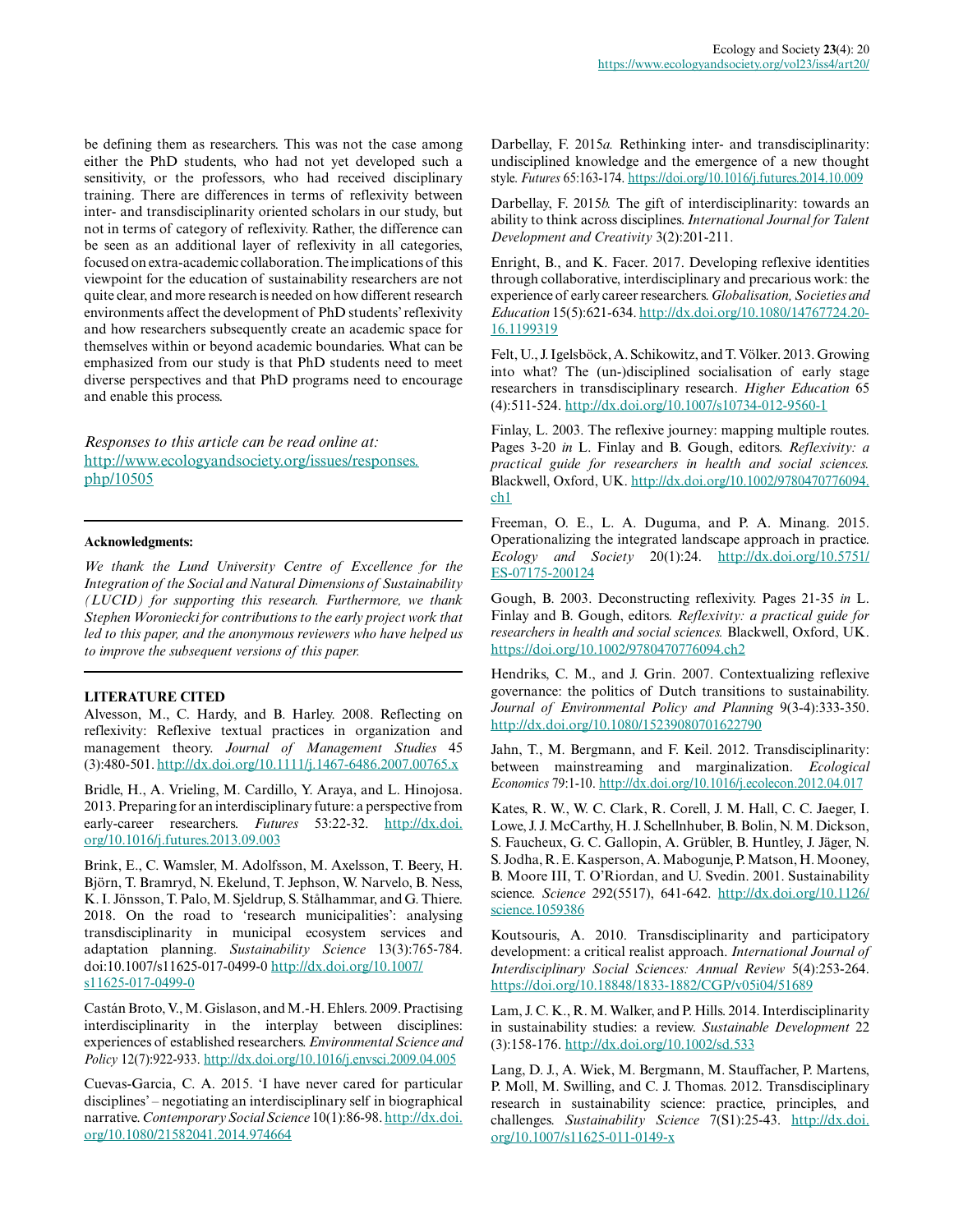Lau, L., and M. Pasquini. 2008. 'Jack of all trades'? The negotiation of interdisciplinarity within geography. *Geoforum* 39 (2):552-560. <http://dx.doi.org/10.1016/j.geoforum.2006.08.013>

Lenoble, J., and M. Maesschalck. 2010. *Democracy, law and governance.* Ashgate, Farnham, UK. [http://dx.doi.](http://dx.doi.org/10.4324/9781315576435) [org/10.4324/9781315576435](http://dx.doi.org/10.4324/9781315576435) 

Luederitz, C., N. Schäpke, A. Wiek, D. J. Lang, M. Bergmann, J. J. Bos, S. Burch, A. Davies, J. Evans, A. König, M. A. Farrelly, N. Forrest, N. Frantzeskaki, R. B. Gibson, B. Kay, D. Loorbach, K. McCormick, O. Parodi, F. Rauschmayer, U. Schneidewind, M. Stauffacher, F. Stelzer, G. Trencher, J. Venjakob, P. J. Vergragt, H. von Wehrden, and F. R. Westley. 2017. Learning through evaluation – a tentaitive evaluation scheme for sustainability transtions experiments. *Journal of Cleaner Production* 169:61-76. <http://dx.doi.org/10.1016/j.jclepro.2016.09.005>

Lyall, C., and L. R. Meagher. 2012. A masterclass in interdisciplinarity: research into practice in training the next generation of interdisciplinary researchers. *Futures* 44 (6):608-617. <http://dx.doi.org/10.1016/j.futures.2012.03.011>

Lynch, M. 2000. Against reflexivity as an academic virtue and source of privileged knowledge. *Theory, Culture and Society* 17 (3):26-54. <http://dx.doi.org/10.1177/02632760022051202>

Polk, M. 2014. Achieving the promise of transdisciplinarity: a critical exploration of the relationship between transdisciplinary research and societal problem solving. *Sustainability Science* 9 (4):439-451. <http://dx.doi.org/10.1007/s11625-014-0247-7>

Popa, F., M. Guillermin, and T. Dedeurwaerdere. 2015. A pragmatist approach to transdisciplinarity in sustainability research: from complex systems theory to reflexive science. *Futures* 65:45-56.<http://dx.doi.org/10.1016/j.futures.2014.02.002>

Repko, A. F., W. H. Newell, and R. Szostak. 2012. *Case studies in interdisciplinary research.* Sage, Thousand Oaks, California, USA.<http://dx.doi.org/10.4135/9781483349541>

Romm, N. R. A. 1998. Interdisciplinary practice as reflexivity. *Systemic Practice and Action Research* 11(1):63-77. [https://doi.](https://doi.org/10.1023/A:1022964905762) [org/10.1023/A:1022964905762](https://doi.org/10.1023/A:1022964905762)

Roux, D. J., J. L. Nel, G. Cundill, P. O'Farrell, and C. Fabricius. 2017. Transdisciplinary research for systemic change: who to learn with, what to learn about and how to learn. *Sustainability Science* 12(5):711-726. <http://dx.doi.org/10.1007/s11625-017-0446-0>

Scholz, R. W., and G. Steiner. 2015. The real type and ideal type of transdisciplinary processes: part I—theoretical foundations. *Sustainability Science* 10(4):527-544. [http://dx.doi.org/10.1007/](http://dx.doi.org/10.1007/s11625-015-0326-4) [s11625-015-0326-4](http://dx.doi.org/10.1007/s11625-015-0326-4) 

Steelman, T., E. G. Nichols, A. James, L. Bradford, L. Ebersöhn, V. Scherman, F. Omidire, D. N. Bunn, W. Twine, and M. R. McHale. 2015. Practicing the science of sustainability: the challenges of transdisciplinarity in a developing world context. *Sustainability Science* 10(4):581-599. [https://doi.org/10.1007/](https://doi.org/10.1007/s11625-015-0334-4) [s11625-015-0334-4](https://doi.org/10.1007/s11625-015-0334-4) 

Stewart, D. W., P. N. Shamdasani, and D. W. Rook. 2007. *Focus groups: theory and practice.* Second edition. Sage, Thousand Oaks, California, USA.

Wilkinson, S. 1988. The role of reflexivity in feminist psychology. *Women's Studies International Forum* 11(5):493-502. [http://dx.](http://dx.doi.org/10.1016/0277-5395%2888%2990024-6) [doi.org/10.1016/0277-5395\(88\)90024-6](http://dx.doi.org/10.1016/0277-5395%2888%2990024-6) 

Yarime, M., G. Trencher, T. Mino, R. W. Scholz, L. Olsson, B. Ness, N. Frantzeskaki, and J. Rotmans. 2012. Establishing sustainability science in higher education institutions: towards an integration of academic development, institutionalization, and stakeholder collaborations. *Sustainability Science* 7(S1):101-113. <http://dx.doi.org/10.1007/s11625-012-0157-5>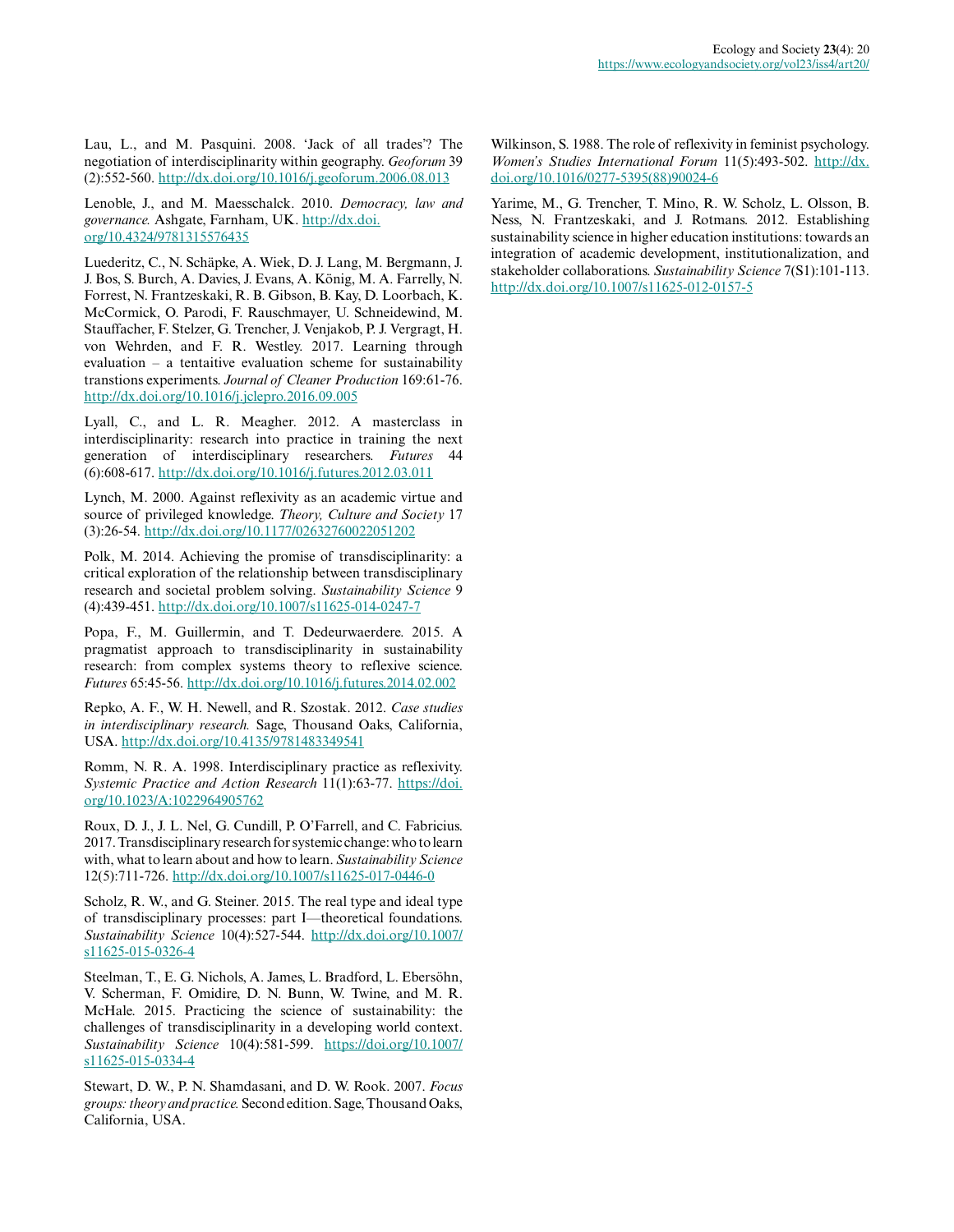## **Appendix**

# **LUCID focus group discussions on reflexivity**

Thursday 23 March, 10.15-12

As you are aware, we are studying reflexivity in sustainability research. The core of reflexivity is often seen as "research that turns back upon and takes account of itself" (Alvesson et al 2008). As we have discussed, reflexivity is a broad concept with different definitions. Therefore, we are interested in the different "types" of reflexivity that researchers find important and how they translate that into research practice (i.e. methods and research design). Below you will find a short text that discusses different understandings of reflexivity.

Based on the above, we would like to invite you to *focus group* discussions on the topic. The focus groups will constitute an important part of our material for this study and we hope that you will be interested in actively participating. Participants will be divided into groups following research seniority. The discussions will be recorded.

In preparation of the session, we ask you to read the short introduction to reflexivity included in this mail and reflect over the questions below (further preparation is not necessary):

- What are you reflexive about as researcher? Specifically, are there examples in your role as researcher *vis-à-vis* the object of study / research subjects or participants / interpretation / larger research tradition / changing the world
- How do you translate reflexivity about these issues into practice in your research?
- What are your motivations for being reflexive when carrying out research? Is it necessary (or not) and if so why?

We appreciate your participation and look forward to the discussions!

Barry, David, Stephen, Åsa